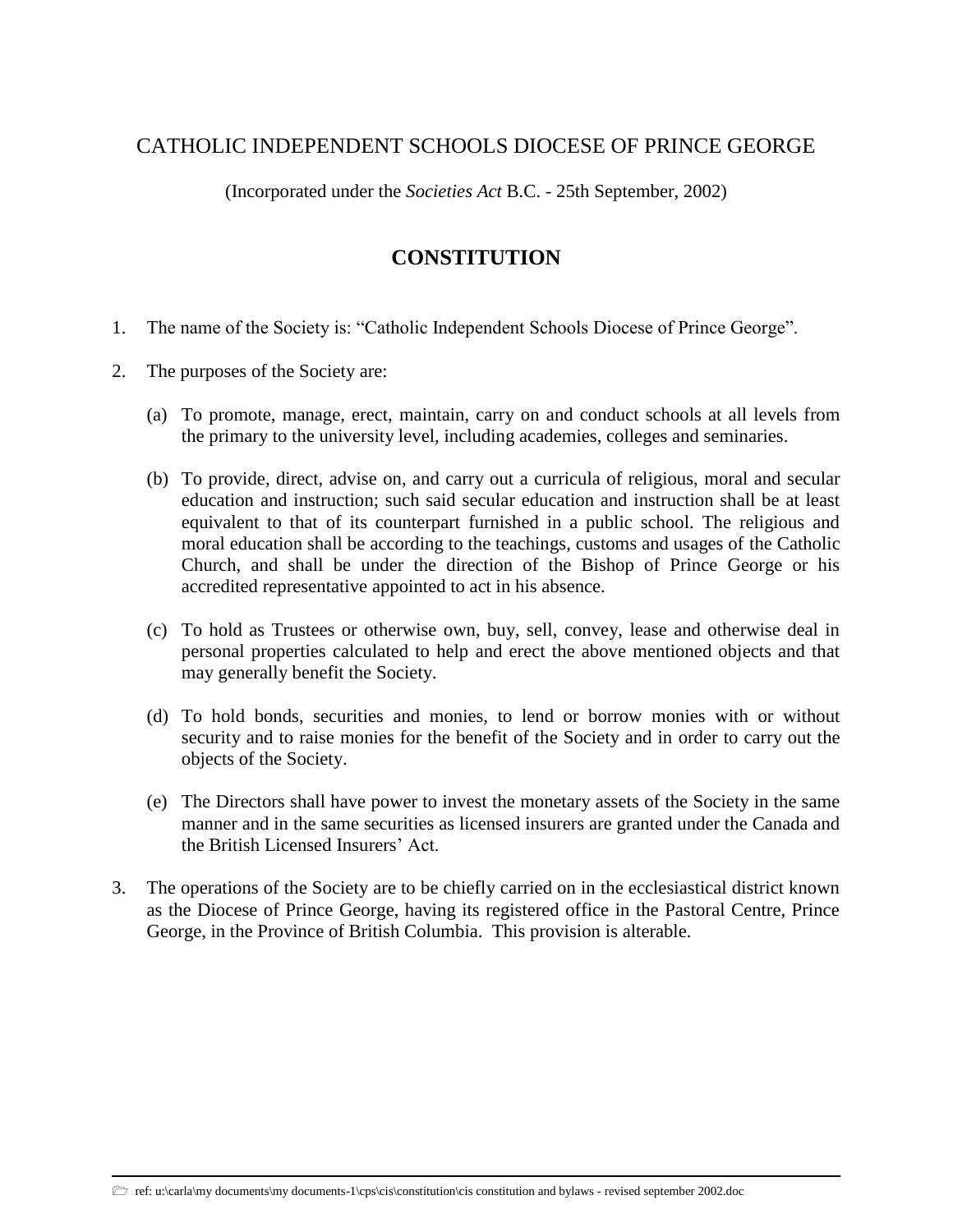# **BYLAWS**

## **I Interpretation**

1. (1) In these bylaws, unless the context otherwise requires:

"Directors" means the Directors of the Society for the time being;

"*Society Act*" means the Society Act of British Columbia from time to time in force and all amendments to it;

"registered address" of a member means the member's address as recorded in the register of members.

- (2) The definitions in the *Society Act* on the date these bylaws become effective apply to these bylaws.
- 2. Words importing the singular include the plural and vice versa, and words importing a male person include a female person and a corporation.

## **II Membership**

- 3. The members upon request to the Society shall be composed of the following:
	- (a) The Bishop
	- (b) The Vicar General
	- (c) The Chancellor of the Diocese of Prince George
	- (d) The Pastor or his delegate from each Parish which operates a Catholic Independent School in the Diocese of Prince George
	- (e) An elected school advisory body member from each Parish which operates a Catholic Independent School in the Diocese of Prince George
	- (f) One elected representative from each of the Northern Region (Dawson Creek and Fort St. John) the Western Region (Kitimat, Prince Rupert, Smithers, Terrace) and the Central Region (Prince George and Vanderhoof)
	- (g) Bishop appointed representative(s).
- 4. (1) A member except the Bishop may be expelled by a special resolution of the members passed at a general meeting.
	- (2) The notice of special resolution for expulsion must be accompanied by a brief statement of the reasons for the proposed expulsion.

 $\triangleright$  ref: u:\carla\my documents\my documents-1\cps\cis\constitution\cis constitution and bylaws - revised september 2002.doc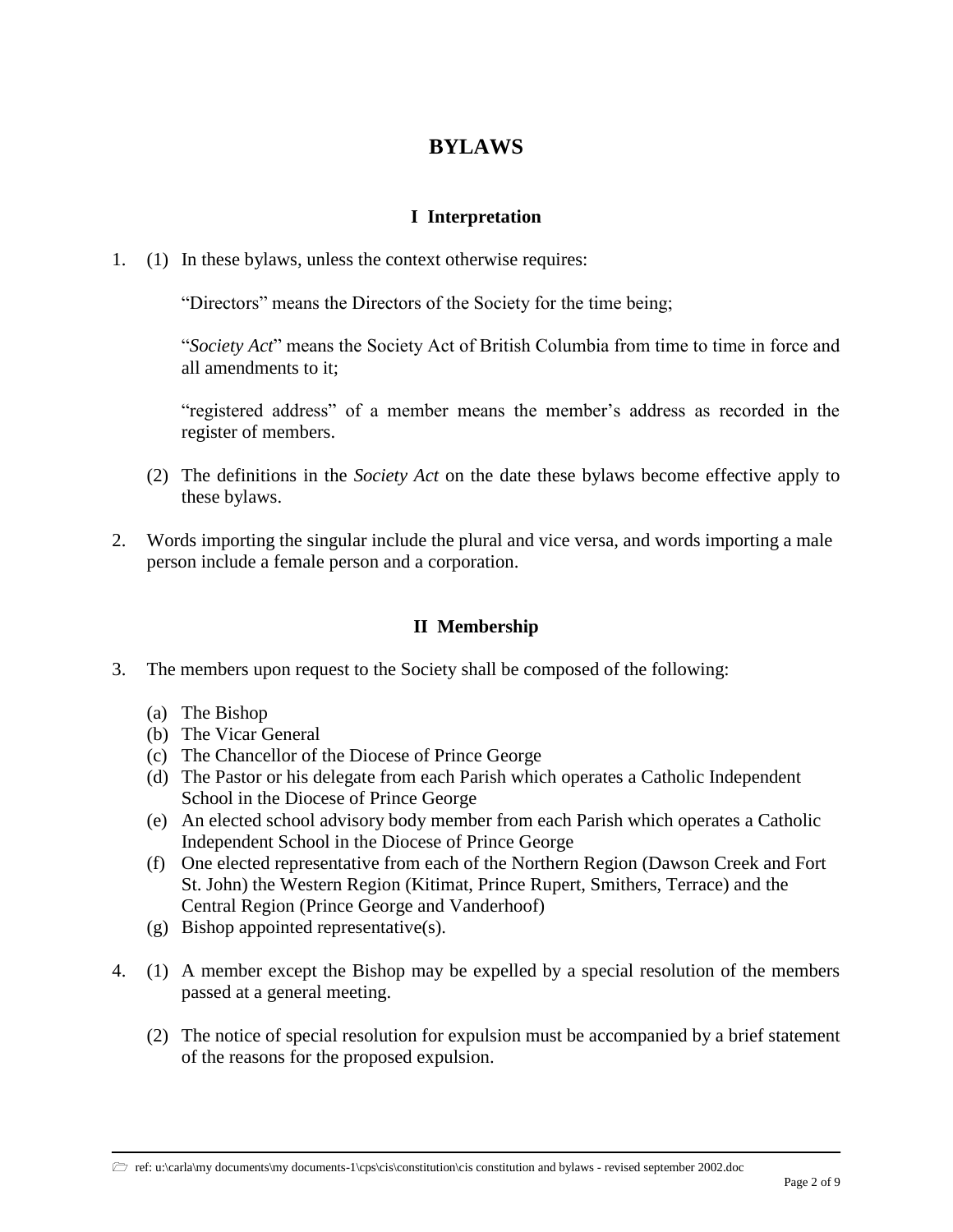- (3) The person who is the subject of the proposed resolution for expulsion must be given an opportunity to be heard at the general meeting before the special resolution is put to a vote.
- (4) Any member who is expelled may be re-admitted by the unanimous vote of the Board of Directors.
- 5. All members are in good standing except a member who has failed to pay any current annual membership fee, or any other subscription or debt due and owing by the member to the Society, and the member is not in good standing so long as the debt remains unpaid.
- 6. The members may, by special resolution, remove a Regional Director before the expiration of his office and may elect a successor to complete the term of office.
- 7. A person ceases to be a member of the Society
	- (a) by delivering his or her resignation in writing to the Chancellor of the Society or by mailing or delivering it to the address of the Society,
	- (b) on his or her death or, in the case of a corporation, on dissolution,
	- (c) on being expelled, or
	- (d) on having been a member not in good standing for 12 consecutive months.

#### **III Meetings of Members**

- 8. The Annual General Meeting of the Society shall be held in the month of September or October.
- 9. General Meetings of the Society must be held at the time and place in accordance with the *Society Act* that the Directors decide.
- 10. Every General Meeting other than an Annual General Meeting is an Extraordinary General Meeting.
- 11. The Directors may, when they think fit, convene an Extraordinary General Meeting.
- 12. (1) Notice of a General Meeting must specify the place, date and hour of the meeting and in case of special business, the general nature of that business.
	- (2) The accidental omission to give notice of a meeting to or the non-receipt of a notice by any of the members entitled to receive notice does not invalidate proceedings at that meeting.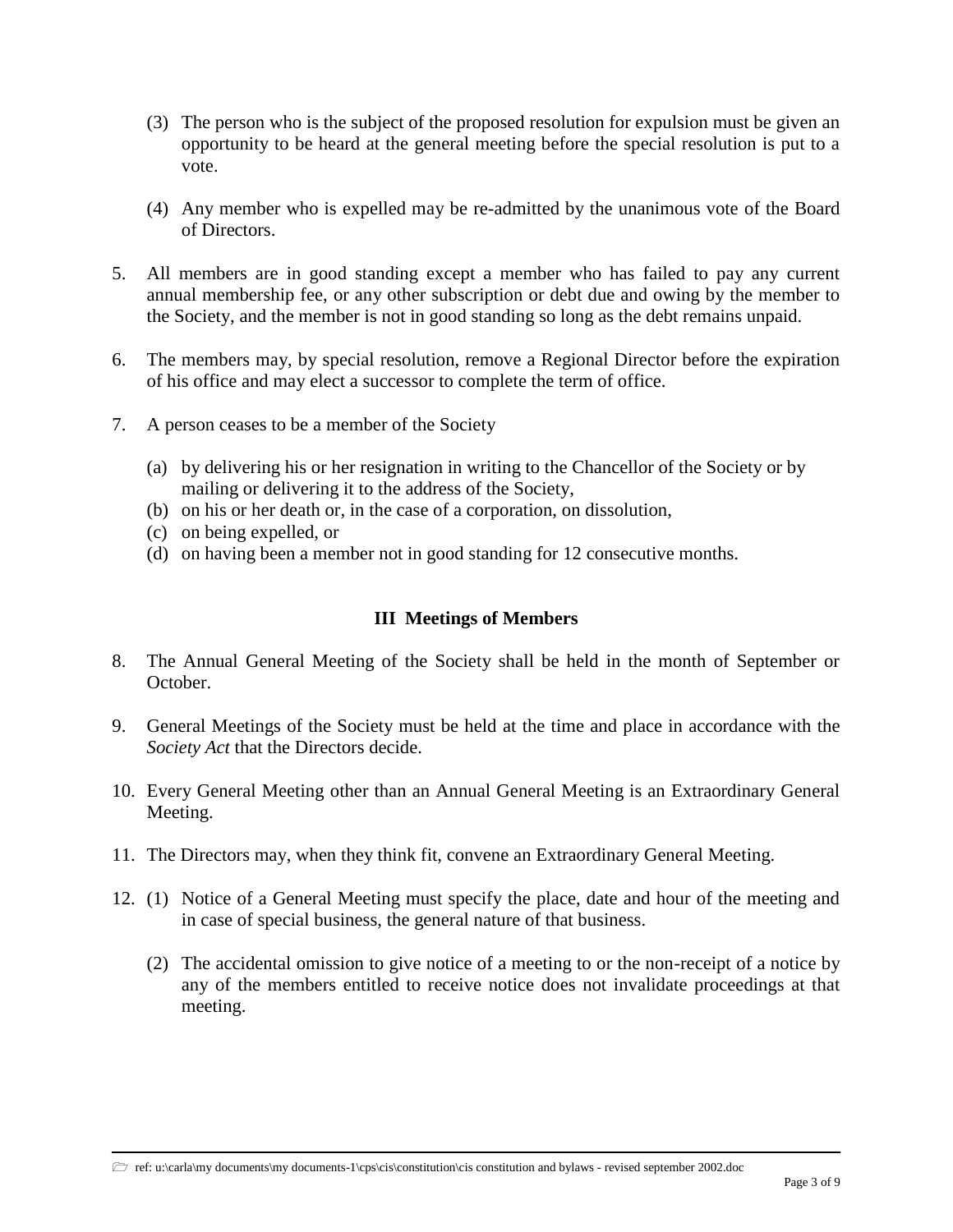#### **IV Proceedings at General Meetings**

- 13. A quorum at any Annual General Meeting, Special General Meeting, or General Meeting of the Society shall consist of thirty per cent (30%) but not less than three (3) of the members, subject to the *Society Act*.
- 14. (1) A General Meeting may be adjourned from time to time and from place to place but business must not be conducted at an adjourned meeting other than the business left unfinished at the meeting from which the adjournment took place.
	- (2) When a meeting is adjourned for ten (10) days or more, notice of the adjourned meeting must be given as in the case of the original meeting.
	- (3) Except as provided in this Bylaw, it is not necessary to give notice of an adjournment or of the business to be conducted at an adjourned General Meeting.
- 15. (1) A resolution proposed at a meeting need not be seconded, and the Chair of a meeting may move or propose a resolution.
	- (2) In the case of a tie vote, the Chair does not have a casting or second vote in addition to the vote to which he or she may be entitled as a member and the proposed resolution does not pass.
- 16. (1) A member in good standing present at a meeting of members is entitled to one vote.
	- (2) Voting is by show of hands.
	- (3) Voting by proxy is not permitted.

#### **V Directors and Officers**

- 17. The Directors of the Society shall consist of the President, the Vicar General, the Chancellor, three Regional Directors and additional Bishop-appointed Director(s).
- 18. The appointment of the Vicar General and the Chancellor shall be determined by the Bishop. The three Regional Directors shall be elected from each of the Northern Region (Dawson Creek and Fort St. John), the Western Region (Kitimat, Prince Rupert, Smithers, Terrace), and the Central Region (Prince George and Vanderhoof).
- 19. The Bishop of the Diocese of Prince George shall be the President of the Society, and shall remain President so long as he continues to be such Bishop. In the case of a vacancy in the office of such Bishop, or in the case of prolonged absence of the Bishop, the person who shall be administrator of the Diocese for the time being, according to the rites and usages of the Catholic Church, shall be the President until the return of the Bishop or until the appointment and qualification of a new Bishop.

 $\triangleright$  ref: u:\carla\my documents\my documents-1\cps\cis\constitution\cis constitution and bylaws - revised september 2002.doc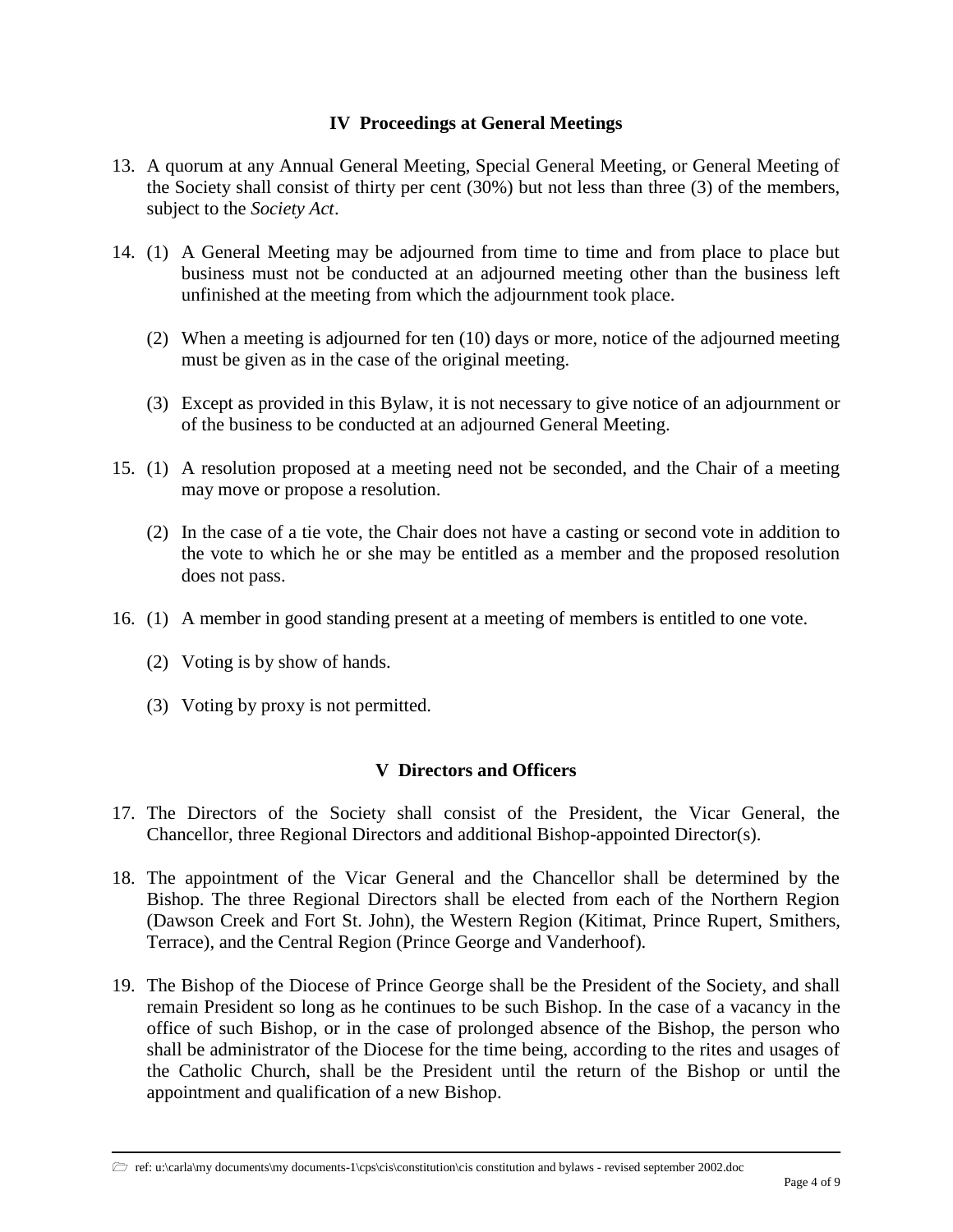- 20. Should an elected member of the Board of Directors no longer be available for that position, the Bishop shall appoint a replacement from the membership of the Society to complete the term of the Director being replaced.
- 21. The Directors may exercise all the powers and do all the acts and things that the Society may exercise and do and that are not by these Bylaws or by statute or otherwise lawfully directed or required to be exercised or done by the Society in a General Meeting but subject nevertheless to:
	- (a) all laws affecting the Society;
	- (b) these Bylaws; and
	- (c) rules not being inconsistent with these Bylaws that are made from time to time by the Society in a General Meeting; and
	- (d) a veto power existing for the religious members of the Directors on any exercise of powers in accord with the provisions of ecclesiastical law.
- 22. Nominations for the elected Regional Directors shall be proposed by a special Nominating Committee appointed by the Directors prior to the Annual General Meeting. No further nominations will be accepted from the floor at the Annual General Meeting. The names of Regional candidates seeking election will be provided by each Region to the Committee. A brief biography of the candidate shall be provided to the Committee.
- 23. A proper and secret ballot shall be had and taken or elections shall be such as shall be decided at the Annual General Meeting, and the three Regional Directors shall be elected by a majority of those members present who are entitled to vote.
- 24. The persons so elected shall hold office for a two (2) year term, twice renewable. A minimum of one (1) of the persons shall be elected at each Annual General Meeting or until their successors are appointed as herein provided.
- 25. Proxies shall not be used at any meeting of the Society.
- 26. The Directors of the Society, while retaining power of final approval in all matters, may delegate to the Superintendent of Schools the administration of the affairs of the Society in accordance with the responsibilities and duties of his office.

### **VI Proceedings of Directors**

27. The Directors shall have and exercise all the powers of the Society, except as to revision or alteration of the Bylaws or additions thereto, and without limiting the generality of the foregoing, the Directors shall have and exercise all such powers as fully and completely as the Society could in general meeting, subject always, however, to the provisions of the *Society Act* and subject to the provisions of the Constitution.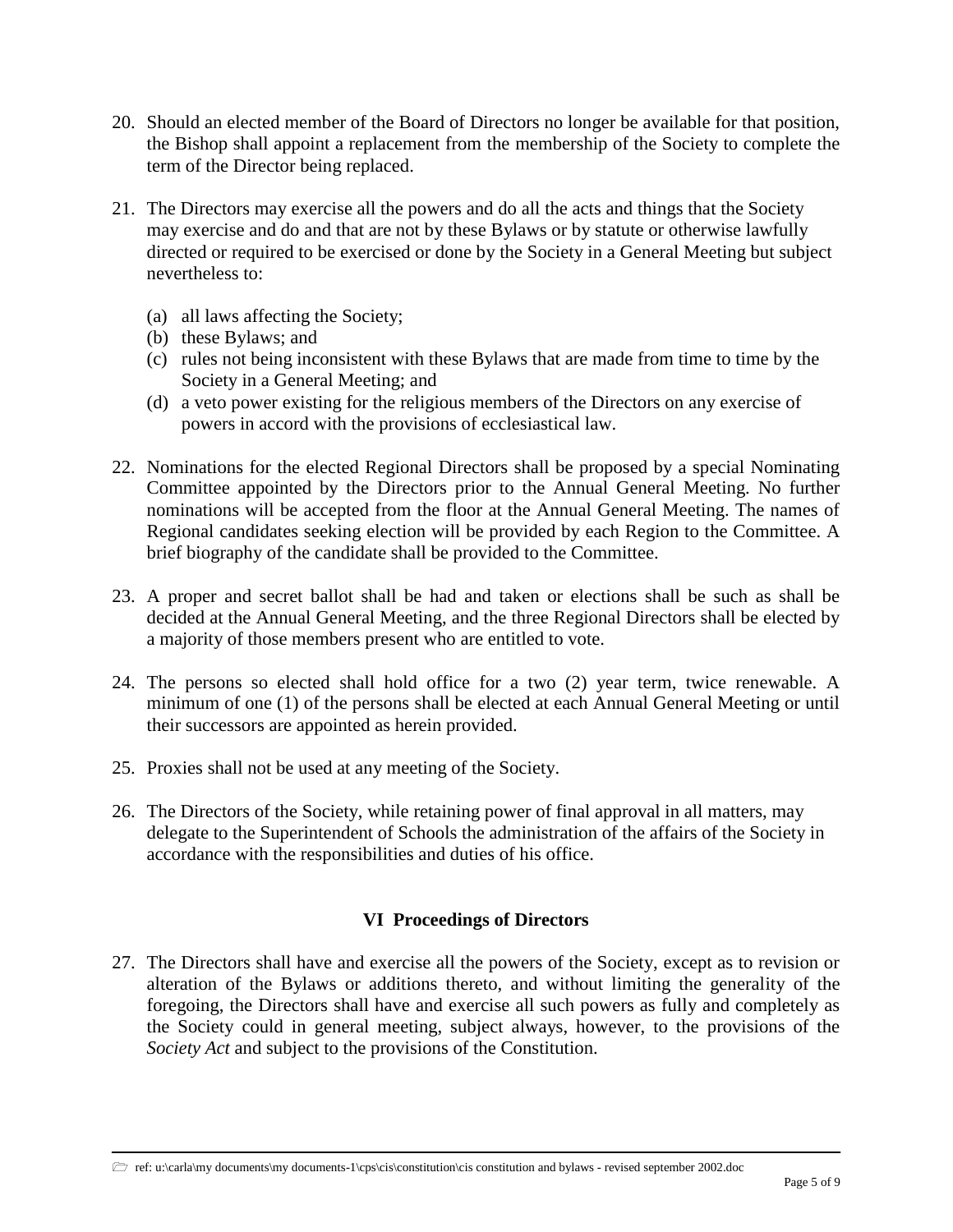- 28. The Directors elected or appointed may receive any remuneration from the Society for services as may be decided by the Board of Directors.
- 29. The officers of the Society shall carry out such duties as are usual for such officers in a society.
- 30. The President will establish a committee of the Directors and/or elected or appointed members with respect to hiring the Superintendent of Schools and other senior personnel for Catholic Independent Schools. This committee will be empowered to select a candidate suitable to recommend for the Directors and Bishop approval.
- 31. The Superintendent of Schools will participate in the Committee activities when other senior personnel are hired.
- 32. The Superintendent of Schools will hire office staff to positions as approved by the Directors.
- 33. The Chancellor, in consultation with the Superintendent of Schools, shall cause to be prepared the annual operating budget for the Catholic Independent Schools administration office. The Chancellor shall present the annual budget to the Directors for ratification prior to the Society's Annual General Meeting.
- 34. (1) The President or his nominee shall preside at all meetings of the Society and of the Directors, and in the absence of the President or his nominee, the members present shall elect a chairman to preside at such meetings.
	- (2) Robert's Rules of Order shall govern all meetings.
	- (3) Directors may participate in or attend a meeting of the Directors by telephone or other means of communication if all participating Directors are able to communicate with each other.
- 35. The members of the Society shall comprise an Advisory Board, and may be called upon to report and form committees for the purpose of the better administration of the Society.

### **VII Duties of Officers**

- 36. (1) The President presides at all meetings of the Society and of the Directors.
	- (2) The President is the chief executive officer of the Society and must supervise the other officers in the execution of their duties.
- 37. The Vicar General must carry out the duties of the President during the President's absence.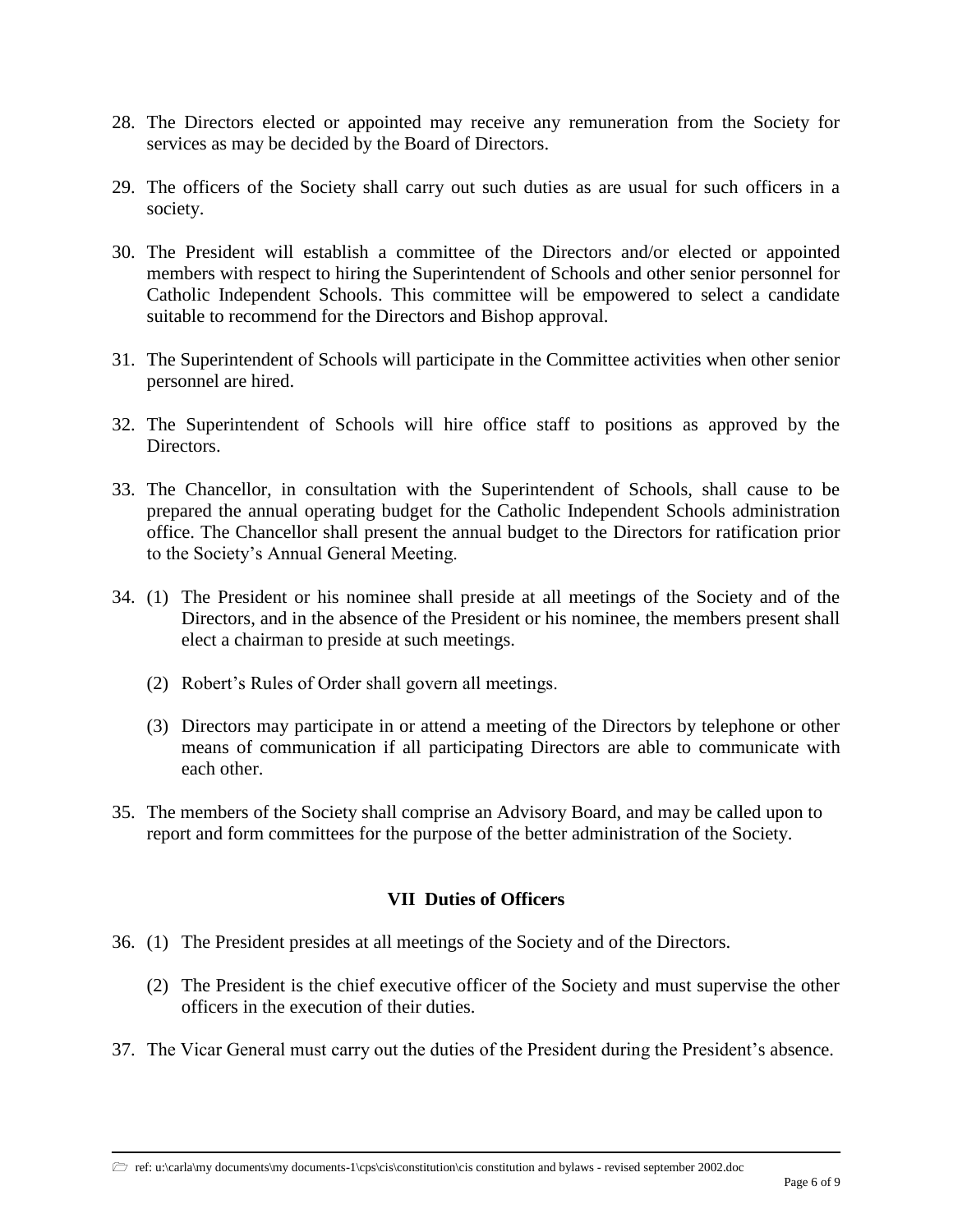- 38. The Chancellor must cause the following to be performed:
	- (a) conduct the correspondence of the Society;
	- (b) issue notices of meetings of the Society and Directors;
	- (c) keep minutes of all meetings of the Society and Directors;
	- (d) have custody of all records and documents of the Society;
	- (e) have custody of the common seal of the Society;
	- (f) maintain the register of members.
- 39. The Chancellor must cause the following to be performed:
	- (a) keep the financial records, including books of account, necessary to comply with the *Society Act*, and
	- (b) render financial statements to the directors, members and others when required.

#### **VIII Seal**

- 40. The Directors may provide a common seal for the Society and may destroy a seal and substitute a new seal in its place.
- 41. The common seal must be affixed only when authorized by a resolution of the Directors and then only in the presence of the President or his successor or designate.

### **XI Borrowing**

- 42. No borrowing shall be entered into without the consent of the President or his successor.
- 43. In order to carry out the purposes of the Society the Directors may, on behalf of and in the name of the Society, raise or secure the payment or repayment of money in the manner they decide, and, in particular but without limiting that power, by the issue of debentures.
- 44. No debenture shall be issued without the sanction of a special resolution.

### **X Auditor**

45. The Chancellor shall be responsible for the annual audit.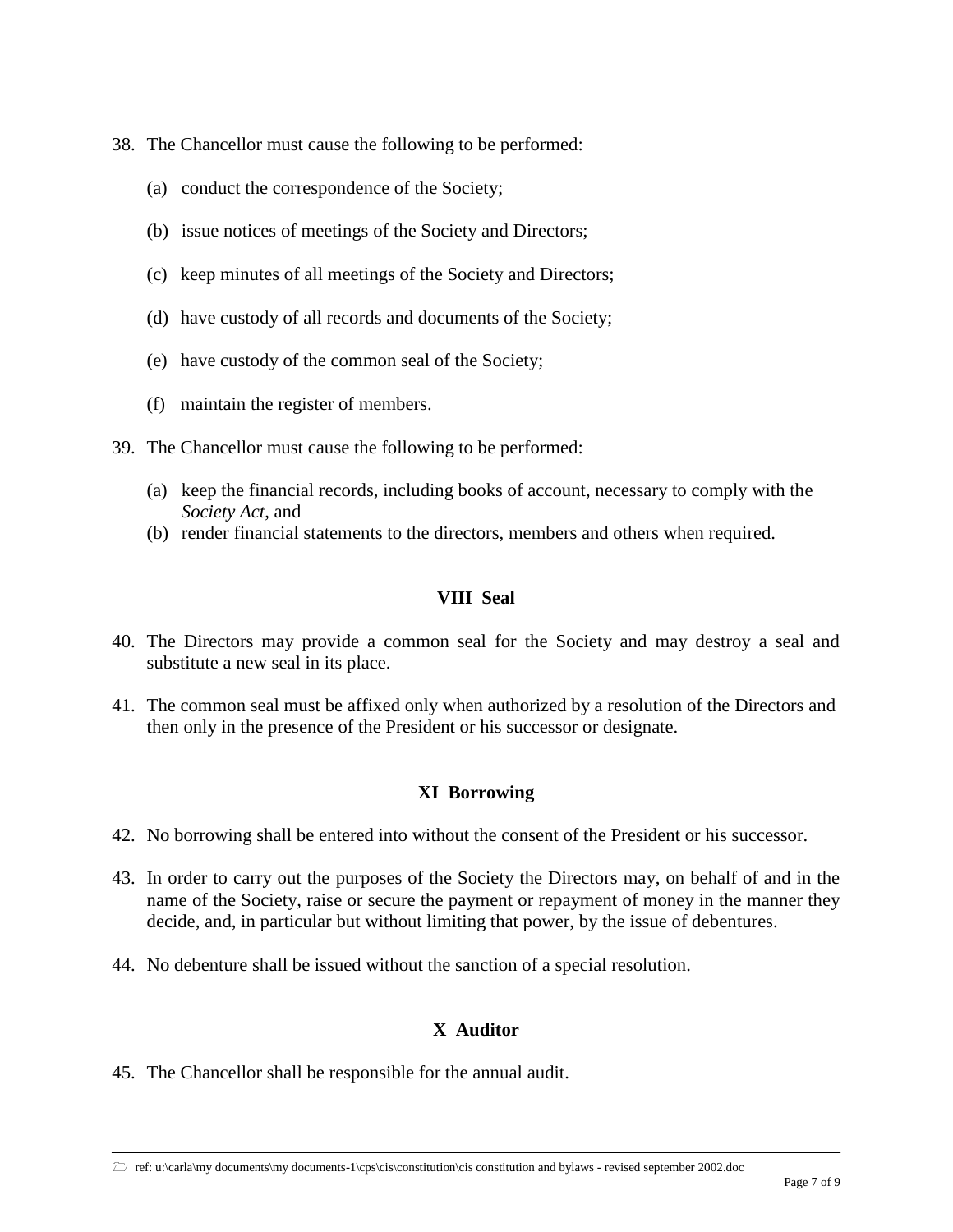- 46. The auditors shall be appointed by the Directors and shall examine and audit the Society accounts and report thereon to the members annually and such other time or times as may be deemed necessary by the Directors.
- 47. The fiscal year shall terminate at such times as the Directors shall decide or such other date as may be affixed from time to time by the Directors.
- 48. A director or employee of the Society must not be its auditor.
- 49. The auditor may attend general meetings.

#### **XI Notice to Members**

- 50. A notice may be given to a member, either personally or by mail to the member at the member's registered address.
- 51. A notice sent by mail is deemed to have been given on the second day following the day on which the notice is posted, and in proving that notice has been given, it is sufficient to prove the notice was properly addressed and put in a Canadian post office receptacle.
- 52. (1) Notice of a General Meeting must be given to
	- (a) every member shown on the register of members on the day notice is given, and
	- (b) the auditor, if Part X applies.
	- (2) No other person is entitled to receive a notice of a General Meeting.

### **XII Bylaws**

53. These Bylaws must not be altered or added to except by special resolution.

### **XIII Minutes/Books/Records**

- 54. The Superintendent of Schools shall prepare and have custody of Minutes of proceedings of meetings of the Society and of the Directors. The Superintendent of Schools shall have custody of all books and records of the Society.
- 55. The books and records of the Society may be inspected by the members at any reasonable time following arrangements with the Superintendent of Schools.